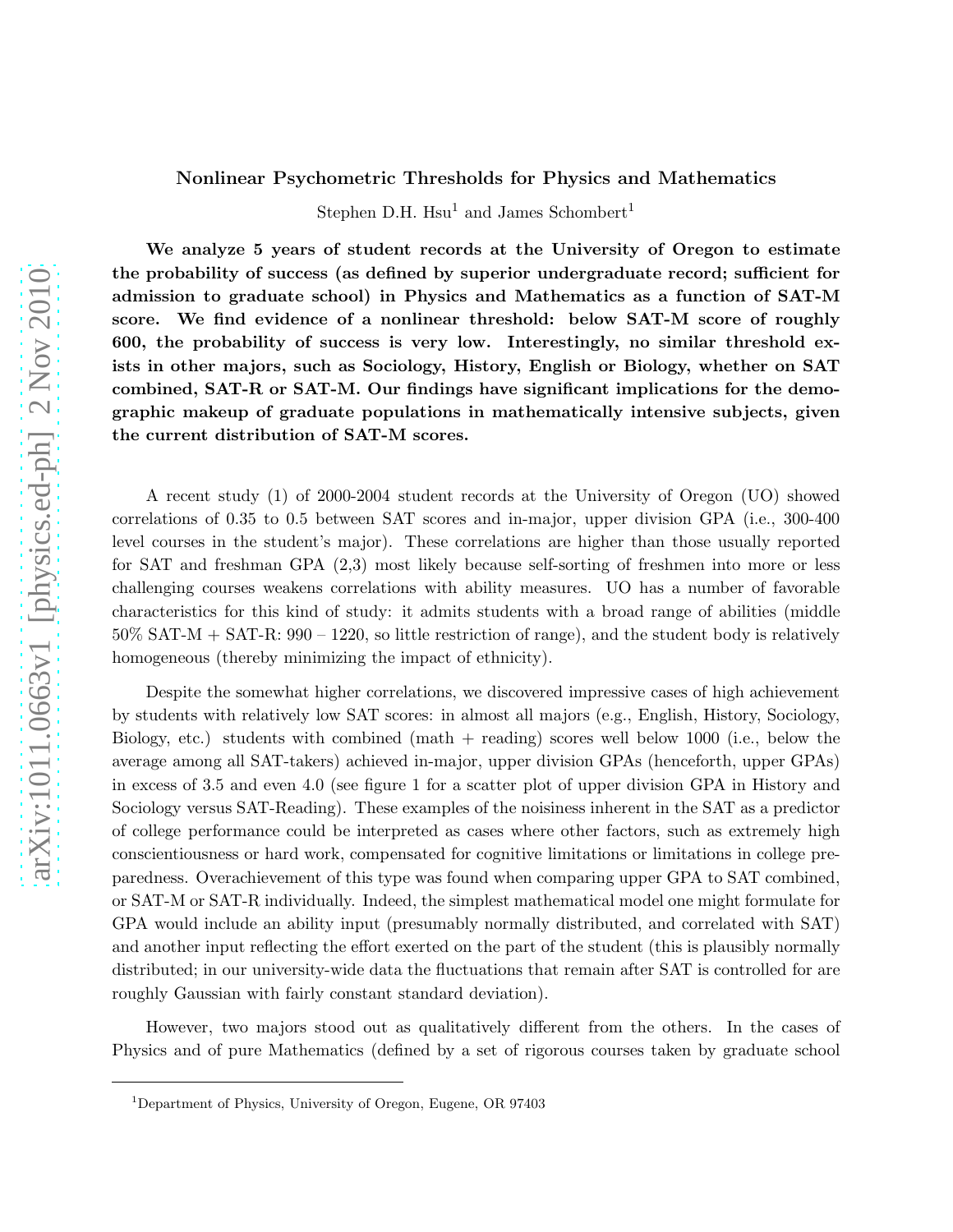bound majors), the pattern of upper GPA versus SAT-M showed a sharp threshold: no student below approximately  $SAT-M = 600$  was able to attain the 3.5 upper GPA (i.e., roughly equal numbers of A and B grades) typically required for admission to a Ph.D. program. (See figure 1, which displays upper GPAs vs SAT-M for Physics and Mathematics graduates in our data set.) A small fraction of students with SAT-M score at or above 600 attained upper GPA  $>$  3.5; it seems plausible that these were the most conscientious and determined of students at this ability level. The fraction of students with high upper GPA increases monotonically with SAT-M. Note that upper GPA  $> 3.5$  is not a high bar – the average of all upper division grades in these departments is about  $3.2 \pm .6$ , so 3.5 is only half a standard deviation above the average. The selection of GPA of 3.5 as a minimum value for admission to graduate school is, of course, somewhat arbitrary, but reflects our experience both with admissions to our graduate program in Physics and with the subsequent career paths of undergraduate majors at Oregon.

The existence of a minimum threshold, measurable by standardized tests, required for success in Mathematics and Physics has numerous important consequences. We expect that similar results also apply to highly mathematical fields of study such as some areas engineering or informatics.

1. If one regards SAT-M as simply a diagnostic, the score of 600 becomes a useful measure of readiness for college work in these fields. Indeed, our data suggests that the probability of success below this level is very low (see analysis to follow). Students who test below this level and who intend to major in a mathematically intensive subject should be offered enrichment in the basics of high school level mathematics before continuing on to college level work in these fields. Programs meant to increase the presence of underrepresented groups in STEM fields should focus on basic skills – perhaps a gap year after high school which focuses on raising SAT-M related capabilities would prove successful. Many universities offer intensive summer preparation programs in basic college skills for incoming students from underrepresented groups. It is possible that prospective STEM majors with low SAT-M scores would benefit from similar programs specifically focused on math skills.

2. If one regards the SAT as a measure of general cognitive ability (4,5), then the 600 minimum gives an indication of the intrinsic difficulty level of the university curriculum in Physics and Mathematics. As such it has important psychometric implications. SAT-M 600 is roughly 75th percentile among test takers, and, depending on assumptions concerning the SAT-taking population relative to the whole, roughly 85th percentile in the general population. Thus, a strong interpretation of our result would be that even the most determined student is unlikely to master undergraduate Physics or Mathematics if their quantitative ability is below 85th percentile in the overall population. To have a 50 percent or greater chance of success (i.e., for a person of average conscientiousness or work ethic), one needs SAT-M well above 700, or in the top few percent of the overall population.

Under *either* interpretation 1. or 2., a minimum threshold of 600 has important implications. Because 600 is the lowest score at which even the most determined students can succeed, the bulk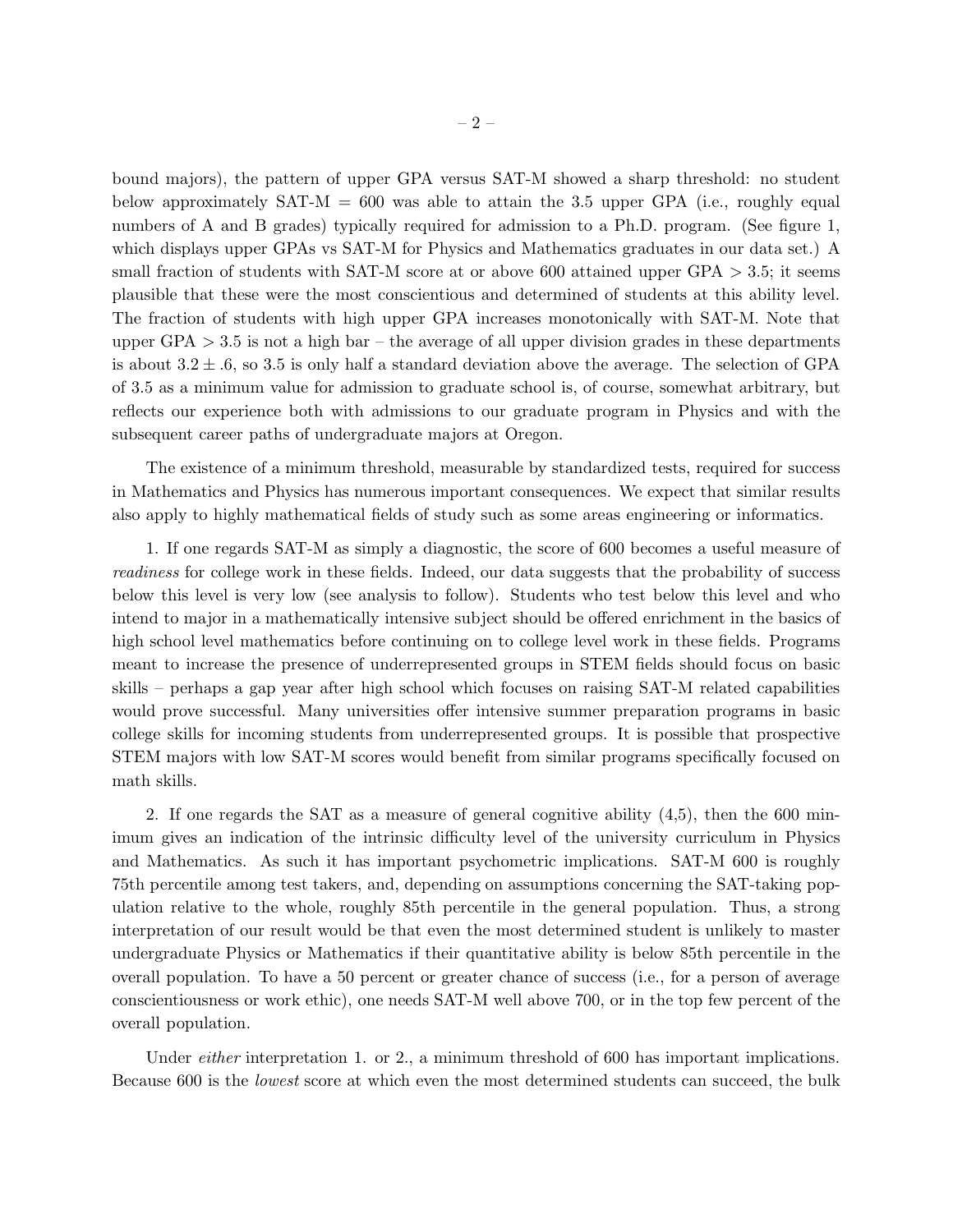

Fig. 1.— Modest evidence for a cognitive threshold is found in the SAT Math scores of Physics and Mathematics majors (left panel), but is not seen in SAT (Reading or otherwise) scores for majors such as Sociology and History (right panel). The green line indicates GPA of 3.5.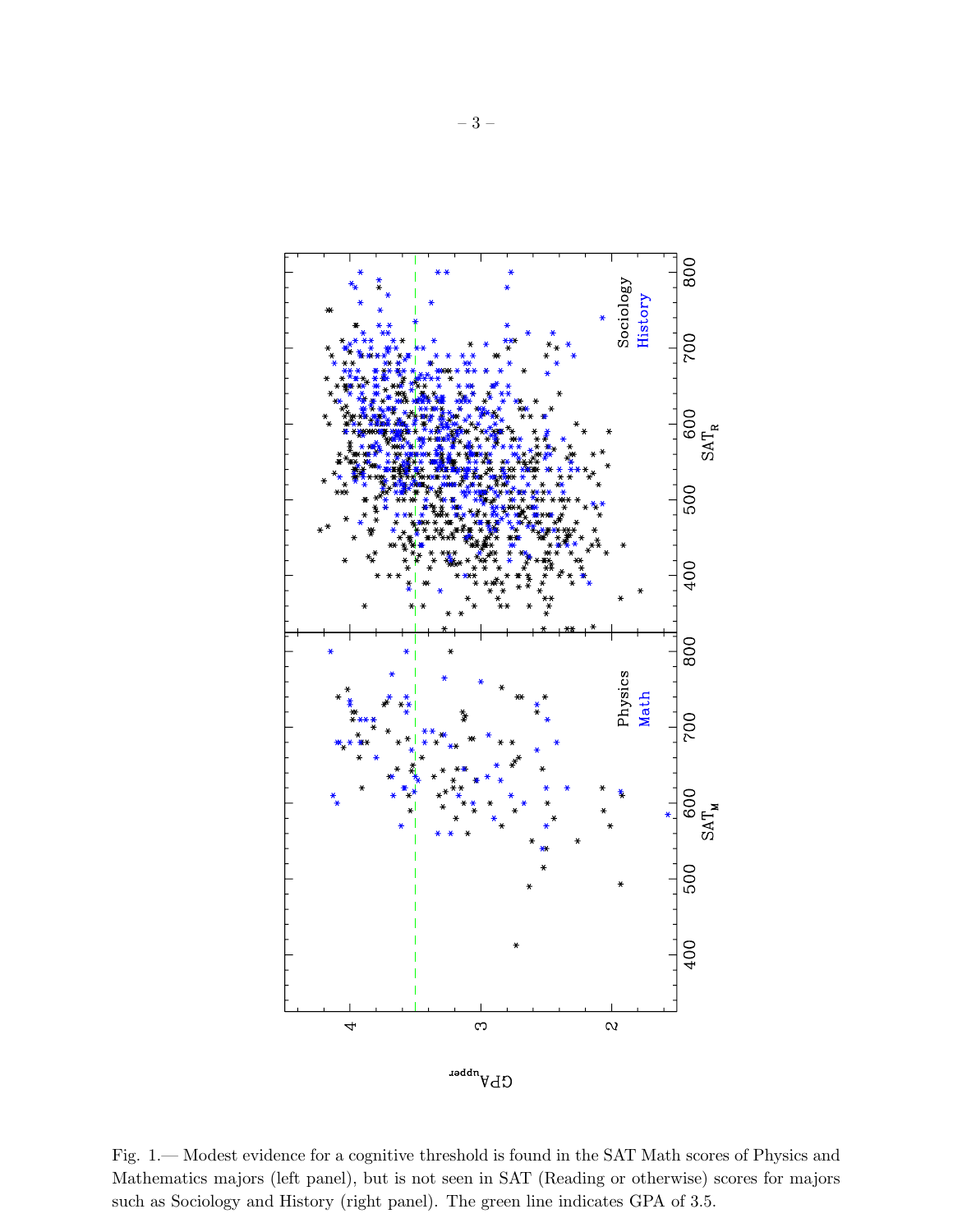of students in Ph.D. programs in these fields will tend to have SAT-M scores of 650 or even 700+. This estimate is consistent with average GRE-Q scores well above 700 for applicants to programs in physics, math, engineering and computer science (see supplementary materials of Ceci, Williams & Barnett 2009 (6), or [http://www.ets.org/Media/Tests/GRE/pdf/gre](http://www.ets.org/Media/Tests/GRE/pdf/gre_0910_guide.pdf) 0910 guide.pdf). In our UO data, same student SAT-M and GRE-Q scores exhibit a correlation of 0.75 and best-fit linear slope of close to unity. Therefore, the average graduate school applicant in these fields likely scored well above 700 on SAT-M. At SAT-M score of 650, the ratio of white males to females is almost 2:1, the percentage ratio of white males to African-Americans is roughly 10:1, and the percentage ratio of Asian-Americans to white males is almost 2:1. These ratios become even more extreme at higher scores – see College Board data on percentile equivalents by group at <http://professionals.collegeboard.com/profdownload/SAT-Percentile-Ranks-by-Gender-Ethnicity-2009.pdf>.

Below we present evidence supporting the existence of a minimum threshold at SAT-M roughly 600. Note, our analysis is agnostic as to possibilities 1. and 2. above. The interpretation of the data in figure 1 suffers from the relatively small numbers of students with low SAT-M. It is not hard to understand this paucity: students with low SAT-M typically perform poorly in Physics and Mathematics, and are unlikely to persist in the major through graduation. Our records show that many students begin the physics sequence, but later switch majors. In the case of Mathematics, there are several tracks through the major and only a small fraction of students attempt the rigorous courses (necessary for graduate study) we used to calculate upper GPA. The freedom of students to choose their major and to choose their curriculum makes it difficult to study the implications of low SAT-M for success in these fields.

To remedy this problem we consider student records during the same 2000-2004 period for the year long calculus-based physics course (251-252-253, henceforth 25X; UO is on the quarter system) taken by all Physics majors and many Mathematics and Chemistry majors. 25X is not an upper division course, but it has a standard and relatively rigorous syllabus. We have verified that the "style" of the course during this period was relatively consistent. In total, we have 826 terms of grade records for this course, and the associated SAT-M scores of the students. The distribution of average grades in 25X is shown in figure 2. Note an almost identical threshold, again at SAT-M just below 600.

We further analyze the 25X data set as follows. Divide the students into bins by SAT-M score, and estimate for each bin the probability p that an individual student earns an A-type  $(A_{+}, A_{0})$ A-) grade during particular term. (Bin sizes were varied in an effort to keep similar total numbers in each bin, although this was not possible for the lowest and highest scoring bins.) The simplest estimate of  $p$  is obtained by computing the actual fraction of A grades for students in the bin. However, we can do better than this using the cumulative binomial distribution: we determine the largest p which is, at 95 percent confidence level, consistent with the number of A grades actually earned. These p values are displayed in figure 4 (red curve). Note the increase in p with SAT-M score.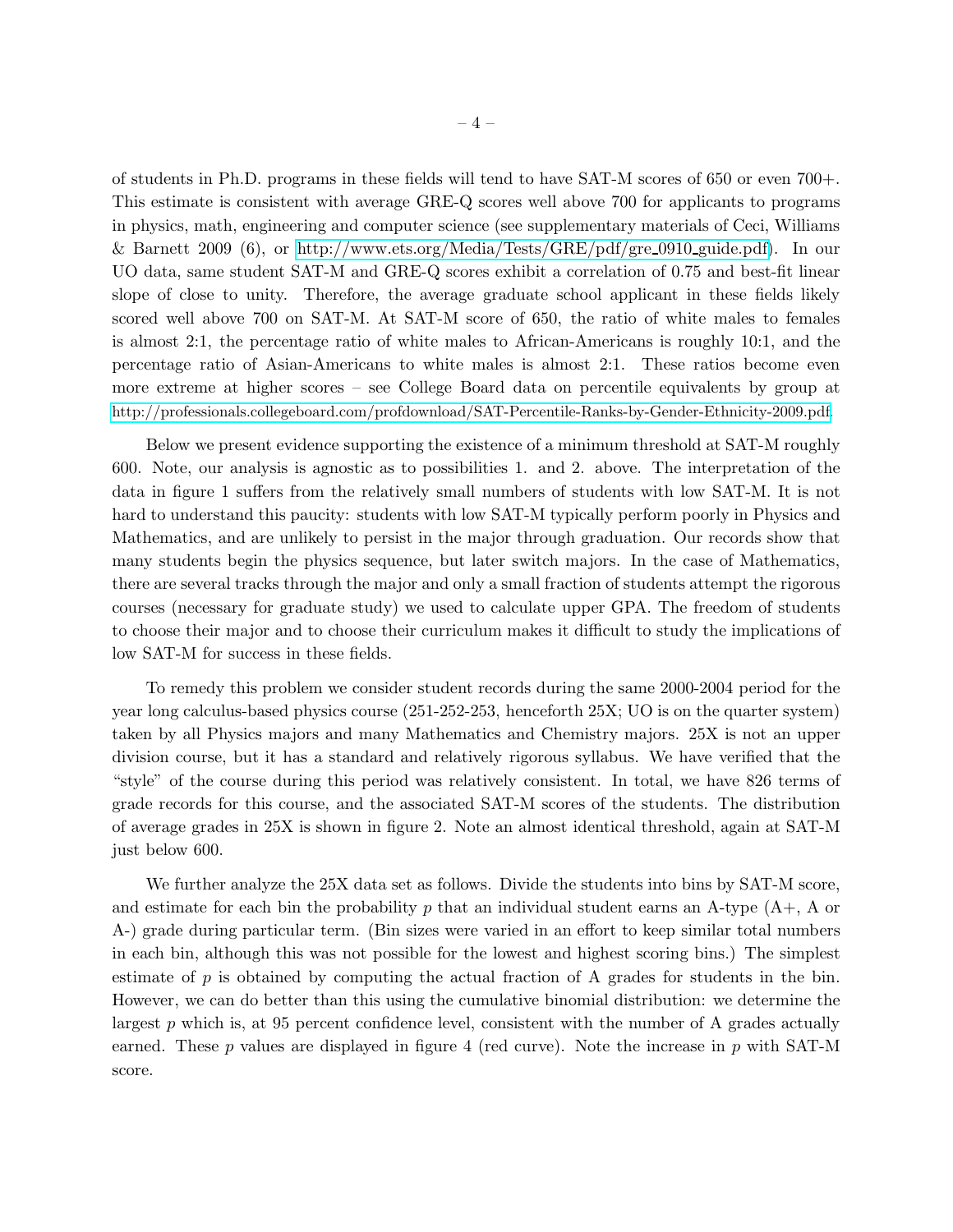

PHYS  $25X$ 

Fig. 2.— SAT Math scores versus average GPA in PHYS 25X series of courses (physics with calculus). Blue symbols are Physics majors, red are Math majors, black are other majors, green are students who did not graduate from the University.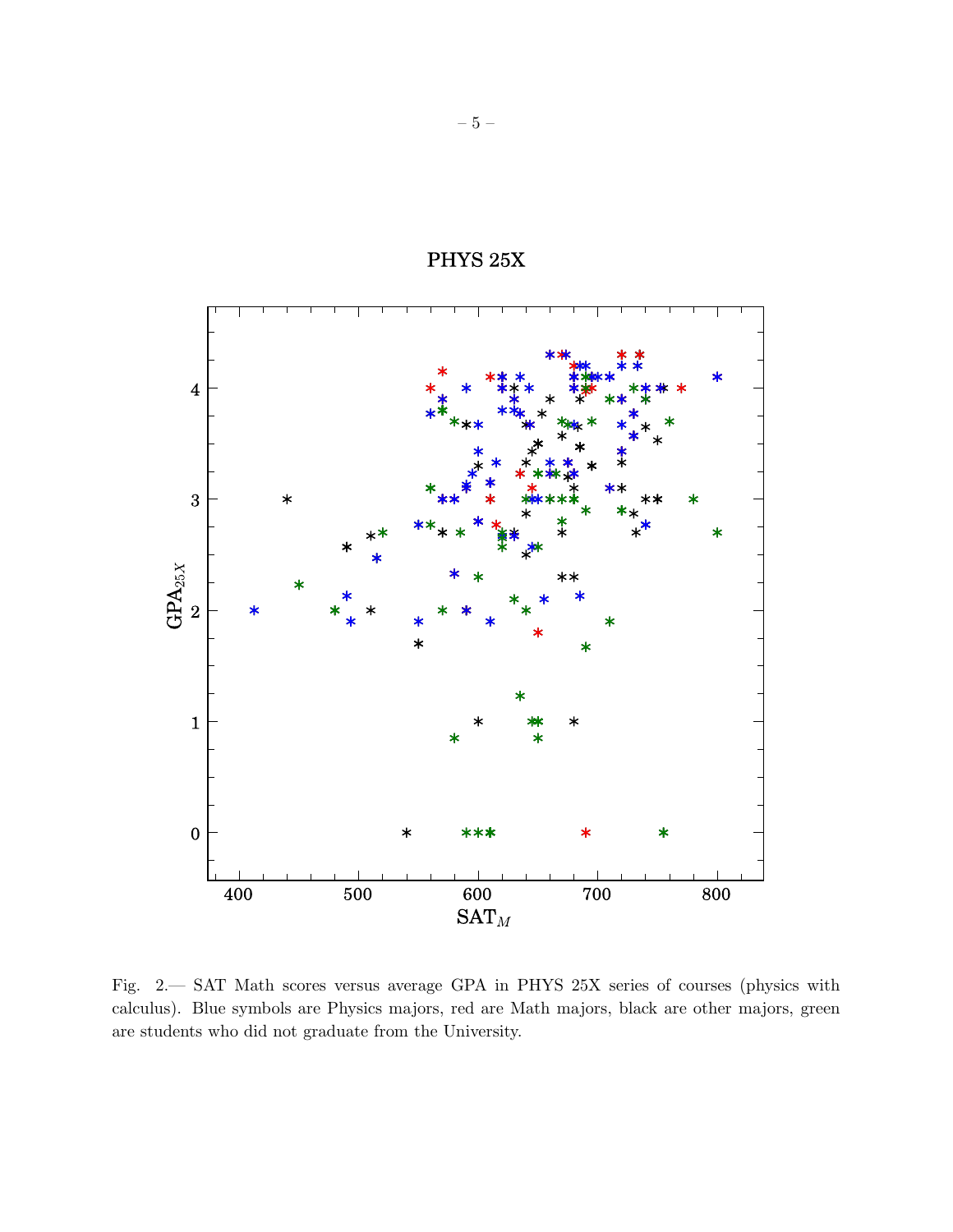

Fig. 3.— The correlation between grades in PHYS 25X and upper division Physics courses (300 or greater). The blue line is equality. The correlation coefficient is 0.75.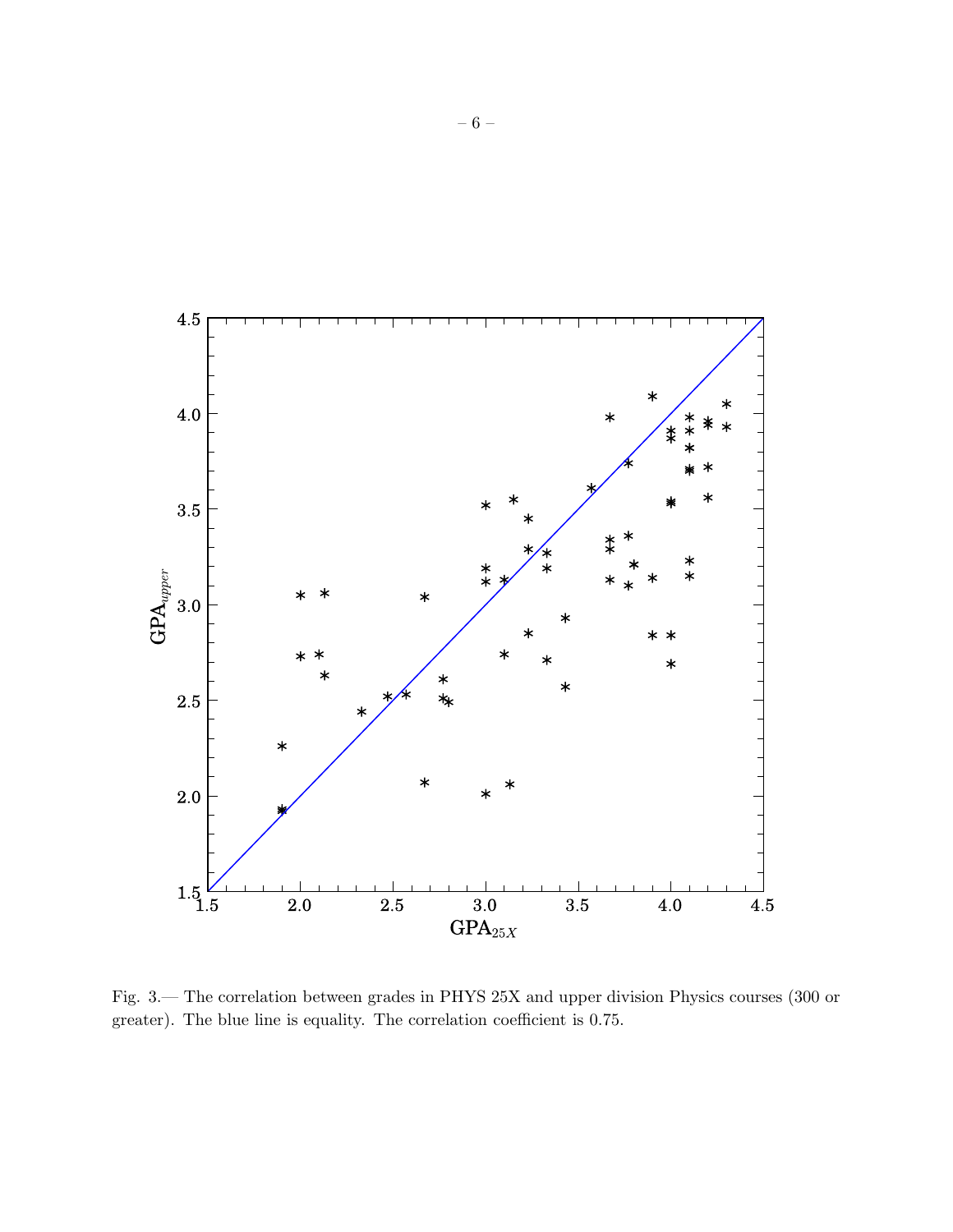We observe that upper division (300 and 400 level courses) are typically much more challenging than 25X. Indeed, student grades in 25X correlate 0.75 with upper division GPA, with slightly higher grades earned, on average, in  $25X$  (see figure 3). Therefore, the probability  $p_u$  of an A-type grade in upper division courses is similar to but likely smaller than the  $p$  obtained above for  $25X$ . We now derive an upper bound on the probability  $P(\text{GPA} > 3.5)$  that a student in a particular SAT-M bin can earn a cumulative upper GPA greater than 3.5. The typical graduate school bound Physics major takes at least 16 upper division terms of advanced Physics and Mathematics courses (again, we assume the quarter system; another benefit of the Oregon data is the larger number of grade records compared to another school on the semester system). To exceed upper GPA of 3.5 would typically require at least 8 A-type grades amongst these 16 terms (note A+ grades are relatively rare compared to A or A- grades). Assuming  $p > p_u$ , we can deduce an upper bound on  $P(\text{GPA} > 3.5)$ , assuming that at least 8 A grades of some sort are required out of 16 courses in order to obtain an average upper GPA of 3.5:  $P(\text{GPA} > 3.5) \approx P(\geq 8 \text{ A/s } | 16)$ . The latter probability can be calculated using  $p_u$  and the binomial distribution. Results are shown in the final column in figure 4: blue points are upper bounds on  $P(\text{GPA} > 3.5)$  and the red curve is p at 95 percent confidence level. We obtain a threshold at around SAT-M 600: the probability of success (sufficient for graduate school admission) is negligible at 95 percent confidence level for SAT-M less than 600. For scores above 600 the success probabilities in the table are increasingly large, but recall these are only *upper bounds*, for several reasons: we are using the largest single term success probability  $p$  that is compatible with data at 95 percent confidence; the calculation essentially assumes that all non-A grades are some form of B, which is optimistic, etc.

The error bars (figure 4) on the upper bound on  $P(\text{GPA} > 3.5)$  are obtained using a Monte Carlo technique as follows. In each SAT-M score bin, we randomly remove half the data points and recompute p and  $P(\text{GPA} > 3.5)$ . The errors shown indicate the variation in mean SAT-M score in each bin (horizontal error bar) and in  $P(GPA > 3.5)$  (vertical error bar), averaging over 100 such randomizations. We have checked that these average variations are stable after 100 randomizations.

The upper bounds obtained in figure 4 are fully compatible with the actual upper GPA data presented in figure 1, although note that even at very high SAT-M score (e.g., well above 700) the actual observed fraction of students who earn  $GPA > 3.5$  never approaches unity. To have a fifty percent chance of GPA > 3.5 probably requires SAT-M score well above 700 (i.e., in the top few percent of the college bound population). It is plausible that for a person of average conscientiousness or work effort to have a high probability of performing well enough to be admitted to graduate school in Physics or Mathematics requires math ability or readiness near the top percentile.

We can give a simple, intuitive, explanation for the existence of the observed threshold. While the probability of success (i.e., earning an A grade) in any single term of Physics or Mathematics is smoothly varying and nearly linear with SAT-M (see red curve in figure 4), the probability  $P(≥ 8 A's | 16)$  of earning 8 or more such A grades out of 16 courses is highly non-linear in SAT-M. Once the single term success probability  $p$  falls below a threshold, the cumulative GPA probability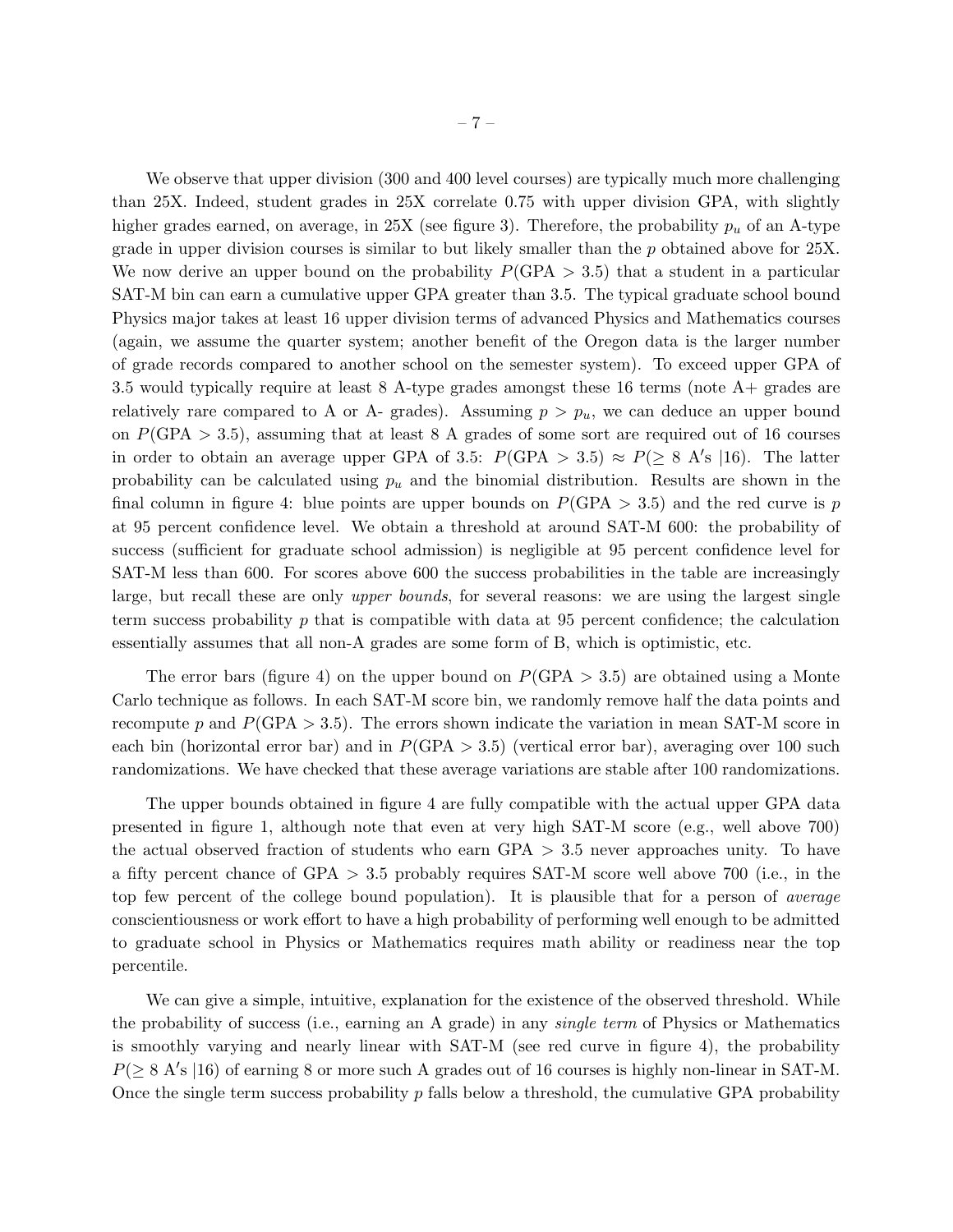

Fig. 4.— Probability charts for SAT Math versus grades in Physics classes. For each SAT bin, the number of A-type grades (n) is listed along with the total number of grades per bin (N). The red line displays the 95% probability P(95%) and the blue symbols display an upper bound on the probability that a student will achieve 8 or more A's out of 16 courses (typically necessary for an upper division GPA of 3.5.)